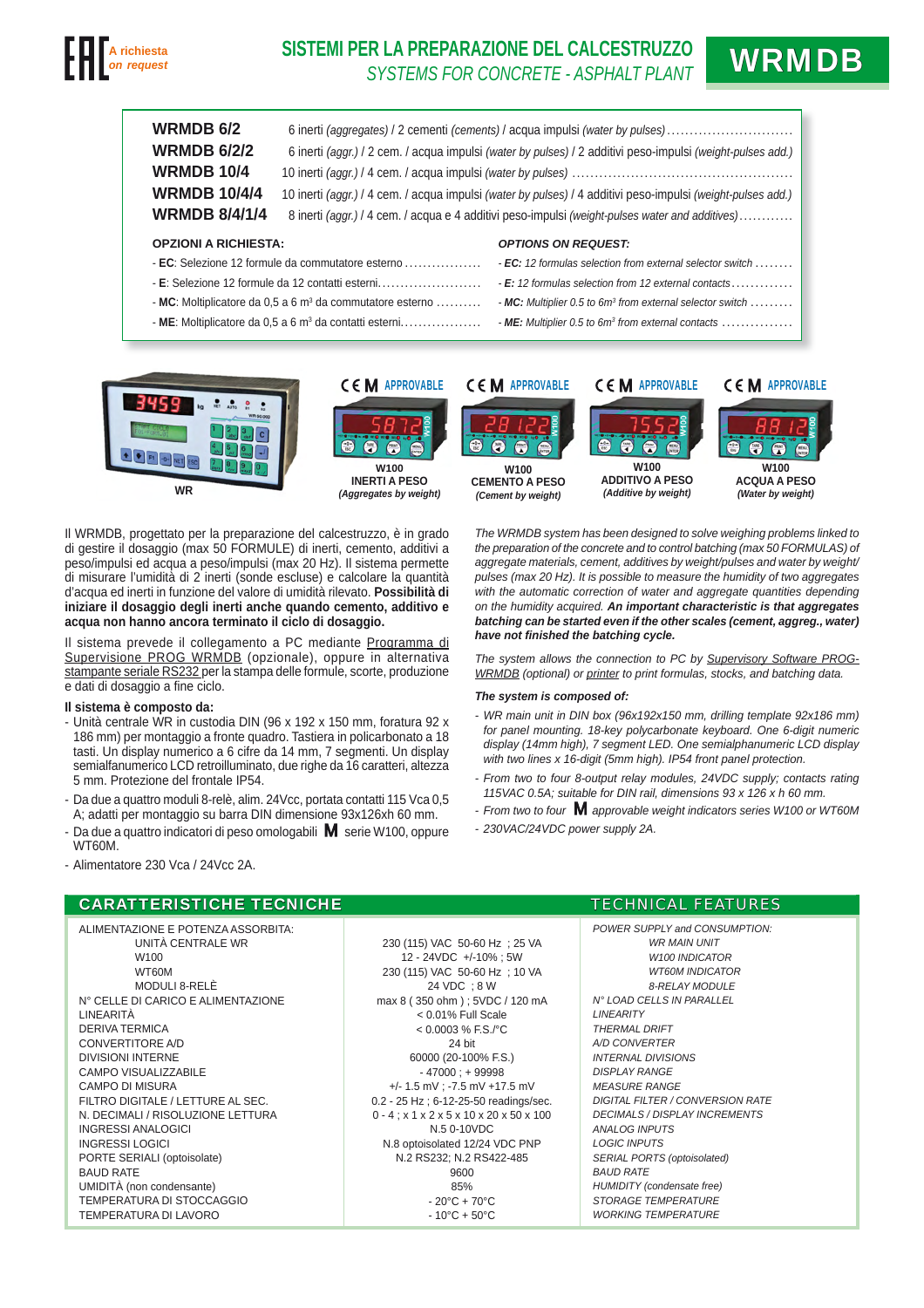# **WRMDB** SISTEMI PER LA PREPARAZIONE DEL CALCESTRUZZO

**Funzionamento:** L'operatore (oppure la logica esterna) avvia il dosaggio, il WR verifica che sia chiuso il consenso e che il peso indicato sia inferiore al peso minimo impostato per ogni bilancia, se previsto verifica le scorte per i prodotti presenti in formula. Esegue l'autotara e chiude il contatto del primo inerte, cemento, additivo, acqua programmato in formula. Raggiunto il valore impostato meno i valori di Lento e Volo, il contatto prodotto potrà essere aperto e chiuso con i tempi di pausa e lavoro programmati (fase di "spillamento"). Raggiunto il valore impostato per quel prodotto meno il Volo impostato, apre il contatto del prodotto e trascorso il tempo di pausa memorizza il consumo e la scorta, poi passa al prodotto successivo, e così sino all'ultimo prodotto. Al termine del dosaggio del prodotto se il peso si discosta dal valore di tolleranza programmato verrà visualizzato il relativo allarme. Terminato il dosaggio di tutti i prodotti di una bilancia, il WR chiude il relativo contatto di fine ciclo, che rimarrà chiuso sino al raggiungimento del minimo peso e dopo che è trascorso il tempo di sicuro svuotamento.

Il contatto del tempo di miscelazione (tempo mix) rimarrà chiuso per il tempo programmato dopo che tutte le bilance hanno terminato lo scarico.

Se presente il PC verranno inviati i dati e memorizzati nello storico. Se presente la stampante verranno inviati i dati in stampa.

**Funzione "Bilancia di emergenza":** In caso di guasto di un trasmettitore è possibile collegare le celle di carico direttamente al WR.

**IL SISTEMA WRMDB E' IDONEO PER IMPIANTI OMOLOGATI M** per carico autobetoniere e vendita calcestruzzo a terzi.

**Operation:** The operator (or external logic) starts batching and the WR verifies *that the approval contact is closed and the weight is below the minimum weight on each weighing scale, then checks the stocks. It then executes the autotare and closes the contact of the fi rst aggregate, cement, additive, water set in the formula. When the programmed value minus the slow and fall values is reached the product contact can be opened and closed according to the programmed work and pause times ("tapping" phase). Once the programmed product value minus the Fall value is reached, the microprocessor opens the product contact and when the waiting time has elapsed, memorises consumption and stocks, then closes the contact of the next product, and so on through to the last product. If at the end of baching the dosed quantity is higher that the quantity set as Tolerance, WR shows the out of tolerance alarm. Following WR closes the cycle end contact for that scale, which remains closed until the minimum weight is reached and after the safe emptying time has elapsed.* 

*The mixing time contact will remain closed for the time set until the unloading phase is fi nished for all the scales.* 

*In case of printer connection, WR sends data for printing. In case of PC connection, WR sends data to be stored.*

*"Emergency scale" function: In case of damage to a transmitter it is possible to connect the load cells directly to the WR.*

*WRMDB SYSTEM IS SUITABLE FOR APPROVED PLANT for concrete mixer trucks load and sale of concrete to third parties.*



**WRMDB 8/4/1/4**